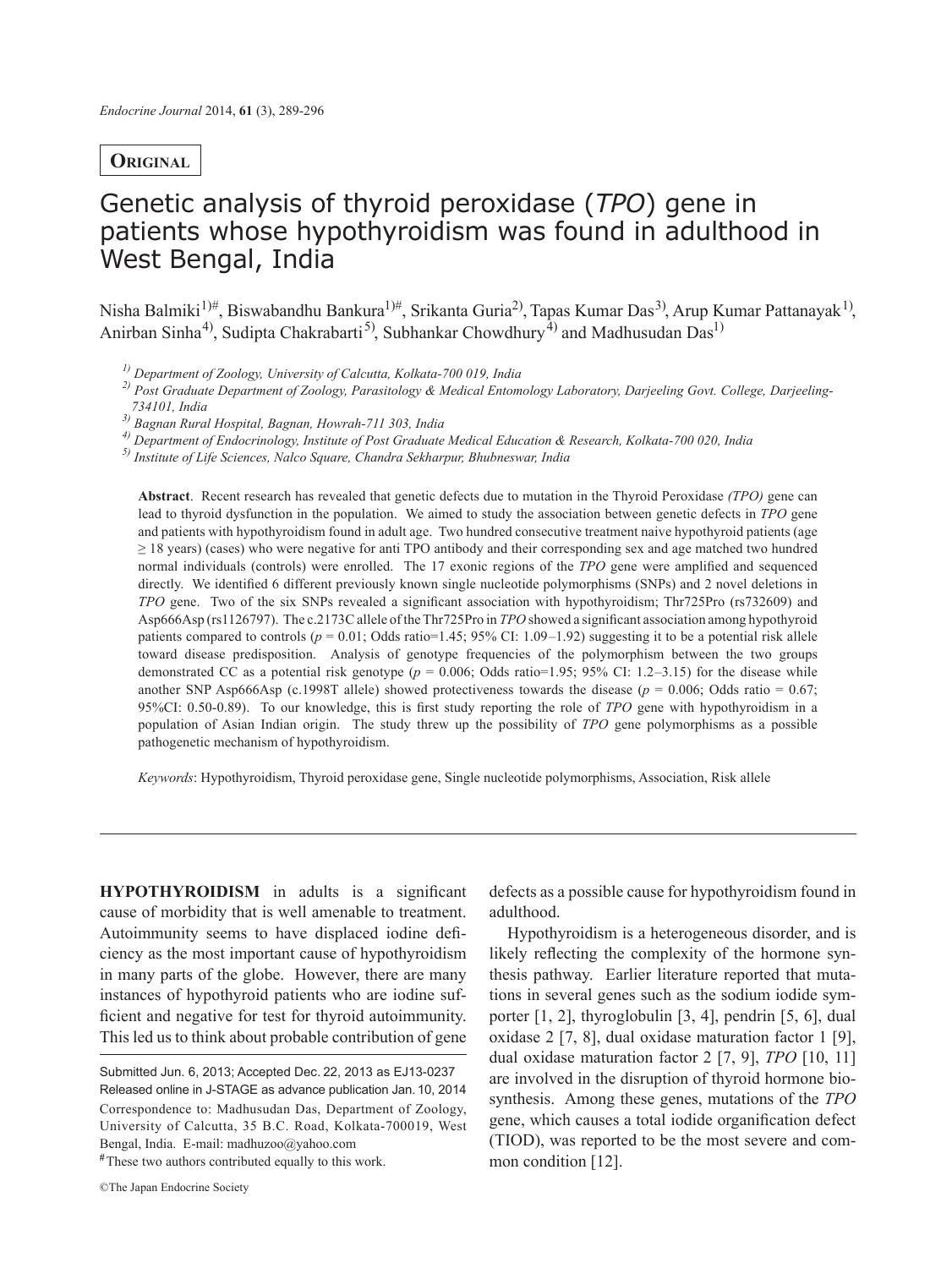TPO catalyzes the iodination and subsequent coupling of tyrosine residues in thyroglobulin, resulting in the synthesis of the thyroid hormones T4 and T3 [13]. The human *TPO* gene (GenBank Accesion # NT 033000) is located on chromosome 2p25 and spans approximately 150 Kb, containing 17 exons [14]. TPO is a membrane-bound glycoprotein (102 kDa), found as a dimer [15]. *TPO* mutations are typically inherited as autosomal recessive traits [16].

 In literature there are very limited number of well defined genetic studies for hypothyroidism in adulthood and also there is no prior report on *TPO* gene defects for the development of hypothyroidism in the Indian population, although this medical condition afflicts a significant number of Indians (occurring in as many as  $\sim$ 8% of the population) [17]. In our study, we conducted the first case control-based genetic screening of *TPO* gene from West Bengal, India.

# **Materials and Methods**

#### *Study subjects*

We enrolled 200 consecutive newly diagnosed treatment naïve hypothyroid patients (cases) (ages 18-60 years) between January 2009 to February 2012 from the outpatient department (OPD) of Endocrinology, Institute of Post Graduate Medical Education & Research (IPGME & R), Kolkata. Clinical symptoms or history suggestive of goiter or congenital hypothyroidism were not found in the previous history and there was no clinical manifestation for developmental defects in any subject enrolled in the study. 200 sex and age matched normal individuals (controls) with no clinical evidence of hypothyroidism, normal values of FT4 and TSH and negative family history of the thyroid disorder were also enrolled from the same community. We selected cases and controls whose urinary iodine excretion levels were within the normal range (10–20 µg/dL) (WHO, UNICEF and ICCIDD, 2001). We measured the level of anti TPO antibody of both cases and control individuals. Anti TPO antibody positive samples were excluded from this study. All participants of this study have given written consent. The experimental protocol was approved by the institutional ethics committee of IPGMER, Kolkata.

### *Clinical information*

Clinical information included complaints such as lethargy, cold intolerance, constipation, or weight gain.

They were also evaluated for BMI, goiter, ankle jerk relaxation, skin texture and blood pressure.

#### *Hormone Assay*

Quantitative sandwich immunoassay kit (Siemens, India) was used to assay serum TSH level. Serum FT4 concentrations and anti TPO antibody were determined by radioimmunoassay (RIA).

#### *Urinary Iodine Assay*

Urinary iodine content was measured by a modification of the traditional colorimetric method of Sandell and Kolthoff (1937) [18]. This was done using the Ammonium persulfate method as described by Pino *et al*. (1996) [19].

## *Genomic DNA isolation, PCR (Polymerase Chain Reaction) and DNA sequencing*

Peripheral blood samples were collected from the case and control individuals. Genomic DNA was isolated from the blood leucocytes by using QIAamp Blood Kit (QIAGEN, Hilden, Germany). The 17 exonic region of the *TPO* gene, including the splicing regions, were amplified by polymerase chain reaction (PCR). PCR was performed in a Thermocycler (Applied Biosystems, Model No. 9902) using specific primers (Supplementary Table 1) for all exons and exon-intron boundaries. The reaction mixture  $(25 \mu L)$  contained 40-100 ng of genomic DNA,  $1.5$  mM MgCl<sub>2</sub>, 100  $\mu$ M of each dNTP, 0.4 µM of each primer and 0.5 U of Taq DNA polymerase (Applied Biosystems). Denaturation at 95°C for 30 seconds, annealing at 55-60°C for 30 seconds, and extension at 72°C for 30 seconds x 44 cycles were performed. The PCR products were subjected to direct sequencing using a Taq Dye Deoxy Terminator sequencing kit (PE Applied Biosystems, City, USA) with an ABI Prism 377 DNA sequencer (PE Applied Biosystems).

#### *Statistical methods*

 $\chi^2$  and Fisher exact tests were used to test the allelic and genotypic associations of each SNP. Hardy-Weinberg equilibrium of each SNP in case and control individuals were also examined using a  $\chi^2$  test. Student *t*-test was used to calculate any statistically significant difference of continuous independent variables like age, TSH and FT4 within the control and patient groups. We analysed non-parametric variables by Mann-Whitney *U* test. All tests were done using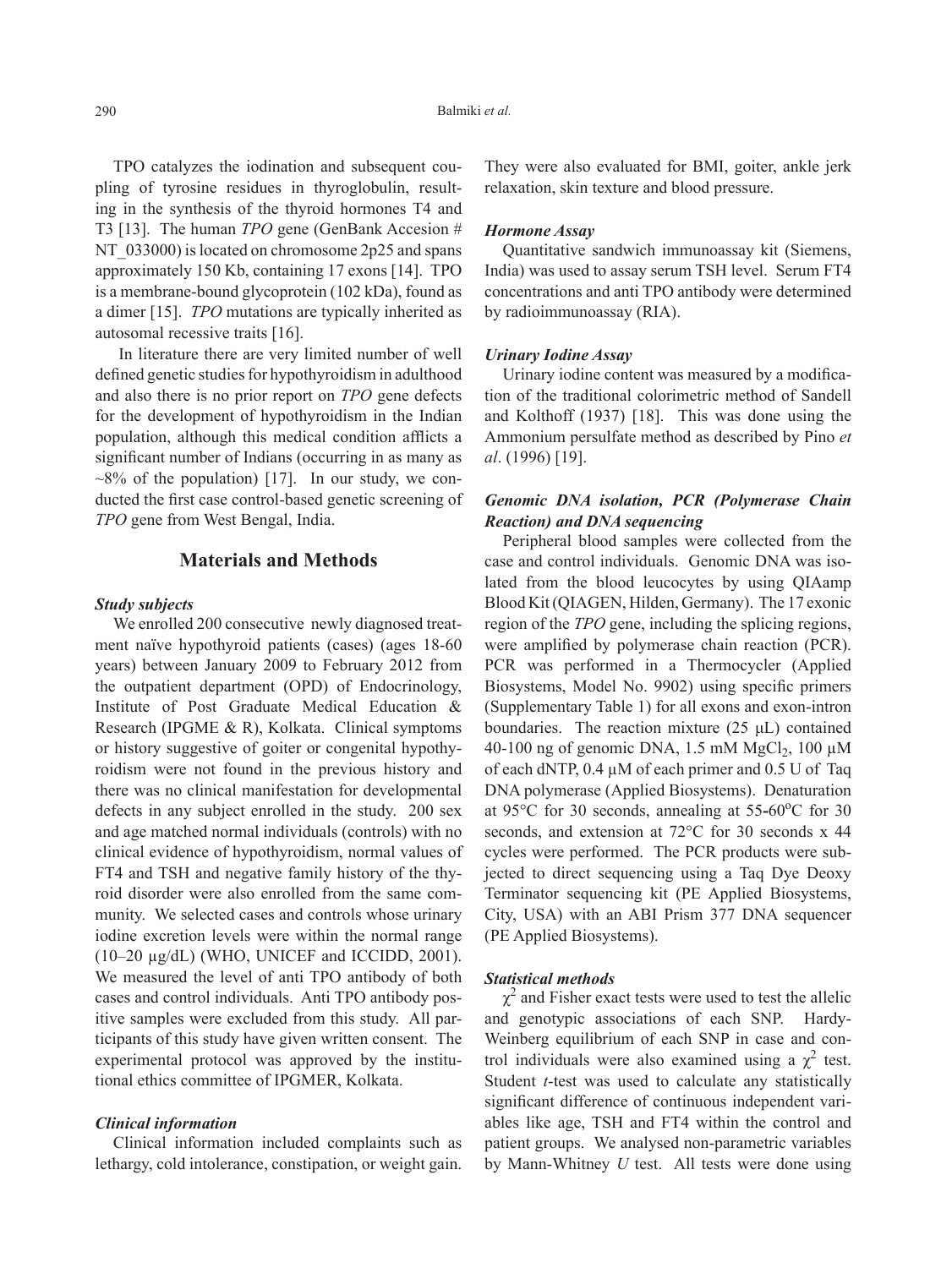GraphPad InStat software (GraphPad InStat software, San Diego, CA). Odds ratio and 95% confidential intervals were also calculated using the same software. Linkage disequilibrium (LD) pattern of SNPs in *TPO* was analyzed using Haploview 4.2. A Bonferroni correction was applied for multiple testing. Power was estimated using Genetic Power Calculator [20].

## **Results**

## *Study sample*

Among case individuals, 14.5% were male and 85.5% female, for a sex ratio (male:female) of 1:5.9 ( the worldwide ratio is  $\sim$ 1:6) and in control individuals the ratio was 1:5.2 (16% male and 84% female). The mean age of case population was  $35.24 \pm 10.19$  years and in controls  $34.01 \pm 11.20$  years. The case and control individuals were thus balanced in terms of age and gender (Table 1).

Case individuals exhibited varied clinical manifestations of hypothyroidism (Table 1). About 46.5% of patients showed positive familial history. We found 21% patients having goiter in our study. The associated clinical manifestations of hypothyroidism were lethargy (59%), weight gain (48.0%) and constipation (51.5%). Anti TPO antibody levels were negative in all patients.

#### *TSH and FT4 levels*

The average serum TSH level was  $35.85 \pm 21.61$  $\mu$ IU/mL in cases as compared to 2.21  $\pm$  0.94  $\mu$ IU/mL in controls  $(p = 0.0001)$ . Similarly, serum FT4 level was  $1.26 \pm 0.25$  ng/dL in controls as compared to 0.25  $\pm$  0.11 ng/dL in cases ( $p$ = < 0.0001).

### *Urinary iodine*

In our study samples we found that 192 (96%) cases and 195 (97.5%) control individuals displayed a Urinary iodine excrerion (UIE), which was in the range of optimal iodine nutrition (10–20 µg/dL) (WHO, UNICEF and ICCIDD, 2001).

## *Genetic analysis of TPO gene*

Genetic analysis of *TPO* gene in both case and control, showed six single nucleotide changes, which include three synonymous (Ala576Ala: c.1728G>A: rs78406347 [21, 22], Asp666Asp: c.1998C>T: rs1126797 [21-25] and Pro715Pro: c.2145C>T: rs732608 [21, 23] ), one nonsynonymous (Thr725Pro: c.2173A>C: rs732609 [21-23] ) and two changes in intronic region ( IVS9+42T>C: rs6715129 [26] and IVS11+20G>A: rs10189329 [26] ). In addition two novel deletions [IVS12+144 +148delGGGGC and IVS12+144\_+153delGGGGCGGGGC] in Intron-12 were observed in 2 patients (Table 2).

**Table 1** Clinical characteristics of the study subjects

|                             | Case, $n$ $\left(\frac{9}{0}\right)$<br>$(N=200)$ | Control, $n$ $(\%)$<br>$(N=200)$ | $p$ -value |
|-----------------------------|---------------------------------------------------|----------------------------------|------------|
| <b>Sex</b>                  |                                                   |                                  |            |
| Male                        | 29 (14.5)                                         | 32(16.0)                         | 0.88       |
| Female                      | 171 (85.5)                                        | 168(84.0)                        |            |
| Age (years) (mean $\pm$ SD) | $35.24 \pm 10.19$                                 | $34.01 \pm 11.20$                | 0.30       |
| Goiter $#$                  |                                                   |                                  |            |
| Type I                      | 26(13.0)                                          |                                  |            |
| Type II                     | 16(8.0)                                           |                                  |            |
| Weight gain #               | 96(48.0)                                          | 68 (34.0)                        | 0.006      |
| Loss of memory              | 106(53.0)                                         | 97(48.5)                         | 0.42       |
| Lethargy $#$                | 118 (59.0)                                        | 94(31.0)                         | 0.02       |
| Muscle cramp #              | 97(48.5)                                          | 84 (37.0)                        | 0.2        |
| Cold intolerance $#$        | 121 (60.5)                                        | 112(56.0)                        | 0.36       |
| Constipation #              | 103 (51.5)                                        | 82(41.0)                         | 0.035      |

# at diagnosis  $p$ -Value < 0.05 is considered to be statistically significant.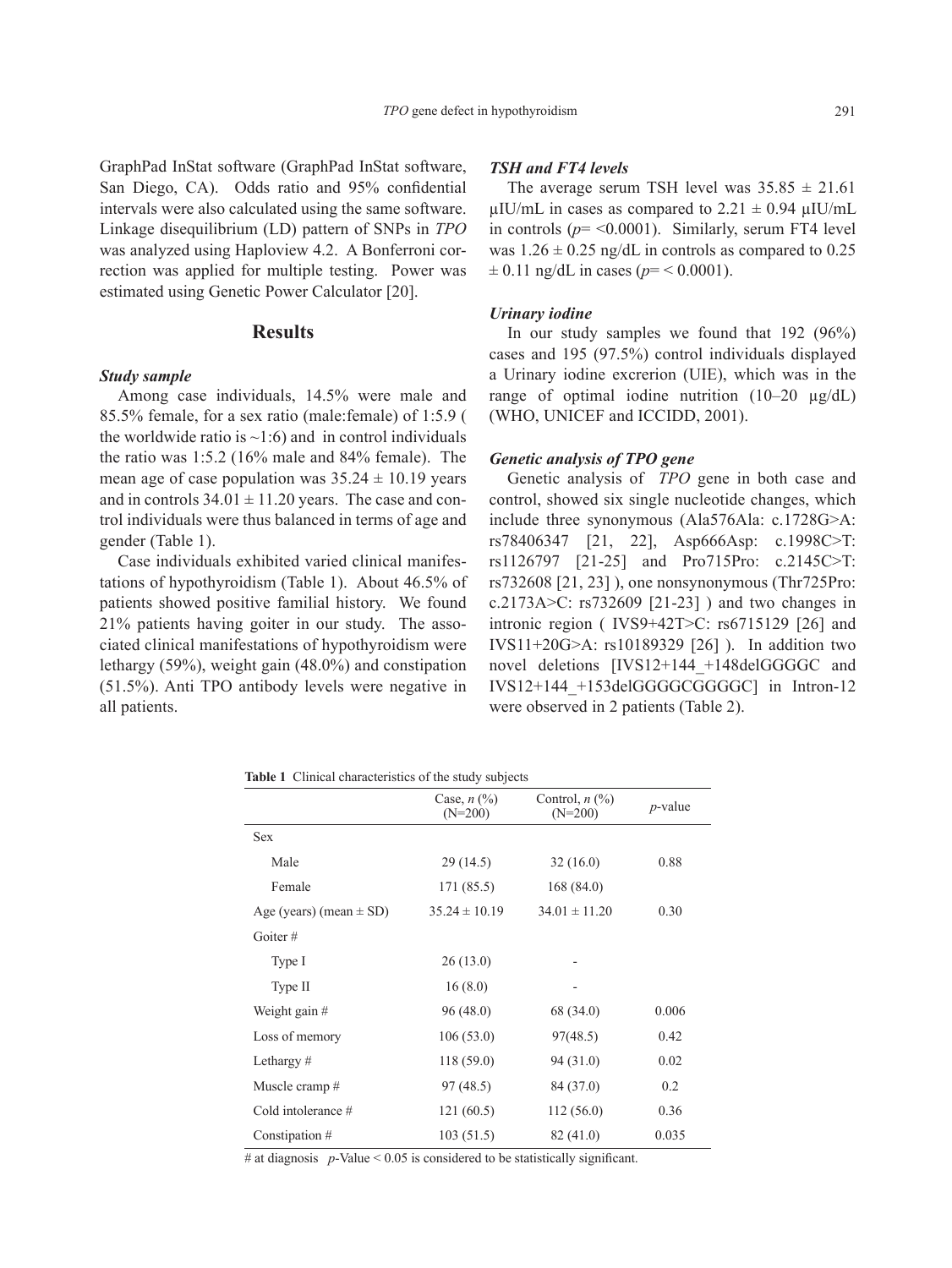**Table 2** Nucleotide variants of *TPO* gene in our study subjects

| SI NO          | Nucleotide change           | Location  | Amino acid change | Novel/Reported   |
|----------------|-----------------------------|-----------|-------------------|------------------|
|                | $IVS9+42T>C$                | Intron 9  | <b>NA</b>         | rs6715129        |
| $\overline{c}$ | c.1728 $G > A$              | Exon $10$ | Ala576Ala         | rs78406347       |
| 3              | c.1998 $C > T$              | Exon 11   | Asp666Asp         | rs1126797        |
| 4              | $IVS11+20G>A$               | Intron 11 | NA.               | rs10189329       |
| 5              | c.2145 $C > T$              | Exon $12$ | Pro715Pro         | rs732608         |
| 6              | c.2173A > C                 | Exon $12$ | Thr725Pro         | rs732609         |
| 7              | $IVS12+144 +148$ delGGGGC   | Intron 12 | <b>NA</b>         | Novel (JQ269602) |
| 8              | IVS12+144 +153delGGGGCGGGGC | Intron 12 | NA.               | Novel (JQ269601) |

#### *Linkage disequilibrium pattern*

Out of six SNPs observed in *TPO* gene, rs732608 (Pro715Pro) and rs732609 (Thr725Pro) were found to be in perfect linkage disequilibrium (LD;  $r^2$  value 1), which was calculated using the Haploview program (Fig. 1). Hence, out of the 6 SNPs, 5 (IVS9+42T>C, Ala576Ala, Asp666Asp, IVS11+20G>A and Thr725Pro) were selected for further study among case and control individuals.

After the Bonferroni correction for multiple comparisons a strong association was observed between the Thr725Pro (rs732609: A>C) and Asp666Asp (rs1126797: C>T) SNPs and hypothyroidism (Table 3). Therefore, our results suggest that for rs732609 (Thr725Pro: c.2173A>C) C allele is the risk allele (*p*=0.01; Odds ratio = 1.45; 95% CI: 1.09-1.92) and CC genotype is a risk genotype (*p*=0.006; Odds ratio  $= 1.95$ ; 95% CI: 1.20-3.15) (Table 3). Our findings also suggest that T allele of rs1126797 (c.1998C>T: Asp666Asp) may be a protective allele (*p*= 0.006; Odds ratio =  $0.67$ ; 95% CI: 0.50-0.89 towards the development of hypothyroidism. The power was computed for all the SNPs, and the power ranged from 18.8% to 43.3% (Supplementary Table 2).

# *Clinical features in patients carrying CC genotype of rs732609 (Thr725Pro)*

Among 200 patients, 57 were identified to carry CC genotype and 73 carry AC genotype of rs732609 (Thr725Pro) in *TPO* gene. The patients bearing CC genotype had mean age  $34.31 \pm 7.88$ . The average serum TSH and FT4 level was  $43.22 \pm 33.62$  µIU/mL and  $0.22 \pm 0.11$  ng/dL in patients carrying CC genotype.



**Fig. 1** Linkage disequilibrium (LD) pattern  $(r^2)$  of the six single nucleotide polymorphisms in TPO in case and control groups. The LD between the SNPs is measured as  $r^2$  and shown in the diamond at the intersection of the diagonals from each SNP.  $r^2 = 0$  is shown as white,  $0 \lt r^2 \lt 1$  is shown in gray and  $r^2 = 1$  is shown in black.

The clinical presentation of the hypothyroidism in the subject with CC genotype was shown in Table 4. There were significant differences between AA+AC and CC genotypes of rs732609 with regard to serum TSH level  $(p = 0.02)$  and FT4 level  $(p = 0.004)$  (Table 4).

## **Discussion**

The present study evaluates the potential association of *TPO* gene in patients with hypothyroidism in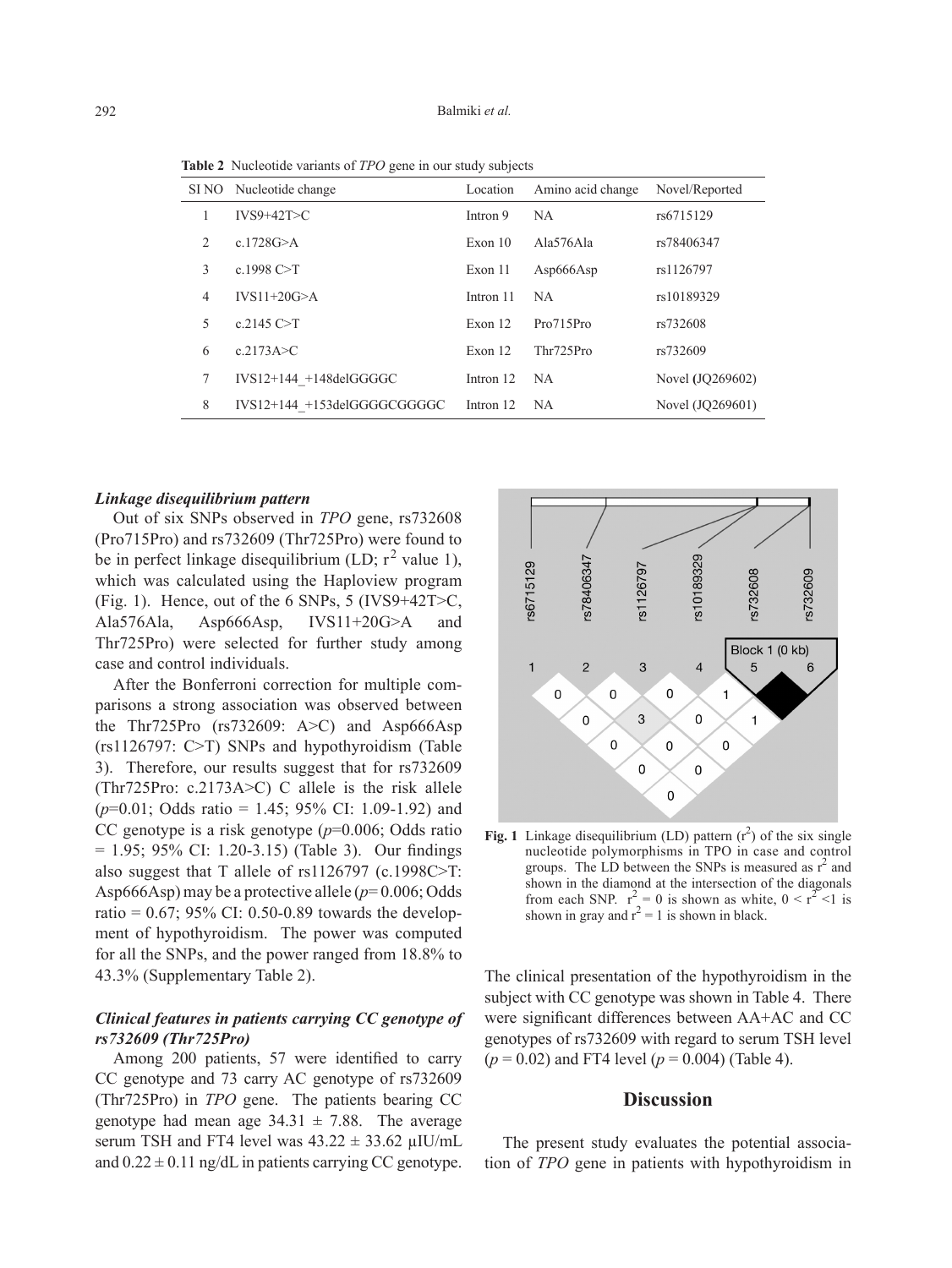| <b>SNP</b>      | Allele -       | Allele frequency |         | Odds ratio          |       | $p$ -value Genotype | Case      | Control   | Odds ratio (95% CI)                 | $p$ -value |
|-----------------|----------------|------------------|---------|---------------------|-------|---------------------|-----------|-----------|-------------------------------------|------------|
|                 |                | Case             | Control | $(95\% \text{ CI})$ |       |                     | $(N=200)$ | $(N=200)$ |                                     |            |
| rs6715129       | $\mathbf C$    | 0.60             | 0.62    | 1.09                | 0.61  | CC                  | 43%       | 39.5%     | Reference                           |            |
| $(IVS9+42T>C)$  | T              | 0.40             | 0.38    | $(0.82 - 1.45)$     |       | <b>CT</b>           | 35%       | 45%       | CC vs. CT: 0.71 $(0.46-1.11)$       | 0.16       |
|                 |                |                  |         |                     |       | <b>TT</b>           | 22%       | 15.5%     | CC vs. TT: $1.3$ (0.75-2.26)        | 0.42       |
|                 |                |                  |         |                     |       |                     |           |           | CC vs. CT+TT: 0.87 (0.58-1.29)      | 0.48       |
|                 |                |                  |         |                     |       |                     |           |           | CC+CT vs. CC: 1.54 (0.92-2.56)      | 0.124      |
| rs78406347      | G              | 0.81             | 0.87    | 1.57                | 0.027 | GG                  | 68%       | 76%       | Reference                           |            |
| (Ala576Ala)     | $\overline{A}$ | 0.19             | 0.13    | $(1.07 - 2.30)$     |       | GA                  | 25.5%     | 22.5%     | GG vs. GA:1.27 (0.80-2.01)          | 0.37       |
|                 |                |                  |         |                     |       | AA                  | 6.5%      | 1.5%      | GG vs. AA:4.84 (1.35-17.36)         | 0.017      |
|                 |                |                  |         |                     |       |                     |           |           | GG vs. GA+AA:1.49 (0.96-2.31)       | 0.095      |
|                 |                |                  |         |                     |       |                     |           |           | GG+GA vs. AA:4.56 (1.28-16.28) 0.02 |            |
| rs1126797       | $\mathcal{C}$  | 0.665            | 0.57    | 0.67                | 0.006 | CC                  | 46%       | 35.0%     | Reference                           |            |
| (Asp666Asp)     | $\mathbf T$    | 0.335            | 0.43    | $(0.50 - 0.89)$     |       | <b>CT</b>           | 41%       | 43.5%     | CC $vs.$ CT: 0.72 (0.47-1.11)       | 0.132      |
|                 |                |                  |         |                     |       | <b>TT</b>           | 13%       |           | 21.5% CC vs. TT: 0.46 (0.26-0.82)   | 0.012      |
|                 |                |                  |         |                     |       |                     |           |           | CC $vs.$ CT+TT:0.63 (0.42-0.95)     | 0.025      |
|                 |                |                  |         |                     |       |                     |           |           | CC+CT vs. TT: $0.55$ (0.32-0.93)    | 0.024      |
| rs10189329      | G              | 0.93             | 0.96    | 1.8                 | 0.08  | GG                  | 86%       | 91%       | Reference                           |            |
| $(IVS11+20G>A)$ | A              | 0.07             | 0.04    | $(0.96 - 3.34)$     |       | GA                  | 14%       | 9%        | GG vs. GA: 1.6 (0.87-3.08)          | 0.15       |
| rs732609        | $\mathbf{A}$   | 0.53             | 0.62    | 1.45                | 0.01  | AA                  | 35%       |           | 40.5% Reference                     |            |
| (Thr725Pro)     | $\mathcal{C}$  | 0.47             | 0.38    | $(1.09-1.92)$       |       | AC                  | 36.5%     |           | 42.5% AA vs. AC: 0.99 (0.64-1.55)   | 0.97       |
|                 |                |                  |         |                     |       | CC                  | 28.5%     | 17.0%     | AA vs. CC: 1.94 (1.14-3.30)         | 0.014      |
|                 |                |                  |         |                     |       |                     |           |           | AA vs. AC+CC:1.26 (0.84-1.90)       | 0.257      |
|                 |                |                  |         |                     |       |                     |           |           | AA+AC vs. CC: 1.95 (1.20-3.15)      | 0.006      |
|                 |                |                  |         |                     |       |                     |           |           |                                     |            |

**Table 3** Allele and genotype distribution of *TPO* gene polymorphisms in the study

 $\chi^2$  test was used to compare the genotype and allele frequencies between cases and controls.  $p$ -Value  $\leq 0.05$  is considered to be statistically significant.

|                      | $AA + AC (n=143)$ | $CC(n=57)$        | $p$ value |
|----------------------|-------------------|-------------------|-----------|
| $TSH\#(\mu I U/mL)$  | $32.90 \pm 13.34$ | $43.22 \pm 33.62$ | 0.02      |
| $FT4\# (ng/dL)$      | $0.26 \pm 0.09$   | $0.22 \pm 0.11$   | 0.004     |
| Weight Gain #        | 44.05 %           | 57.90 %           | 0.107     |
| Loss of memory       | 57.34 %           | 42.10 $\%$        | 0.073     |
| Lethargy $#$         | 61.50%            | 52.60 %           | 0.319     |
| Muscle cramp#        | 51.04 %           | 42.10 %           | 0.378     |
| Cold intolerance $#$ | 65.03 %           | 49.12 %           | 0.055     |
| Constipation #       | 55.24 %           | 42.10 %           | 0.128     |

**Table 4** Comparison of clinical features between AA+AC and CC genotype of rs732609

# at diagnosis  $p$ -Value < 0.05 is considered to be statistically significant.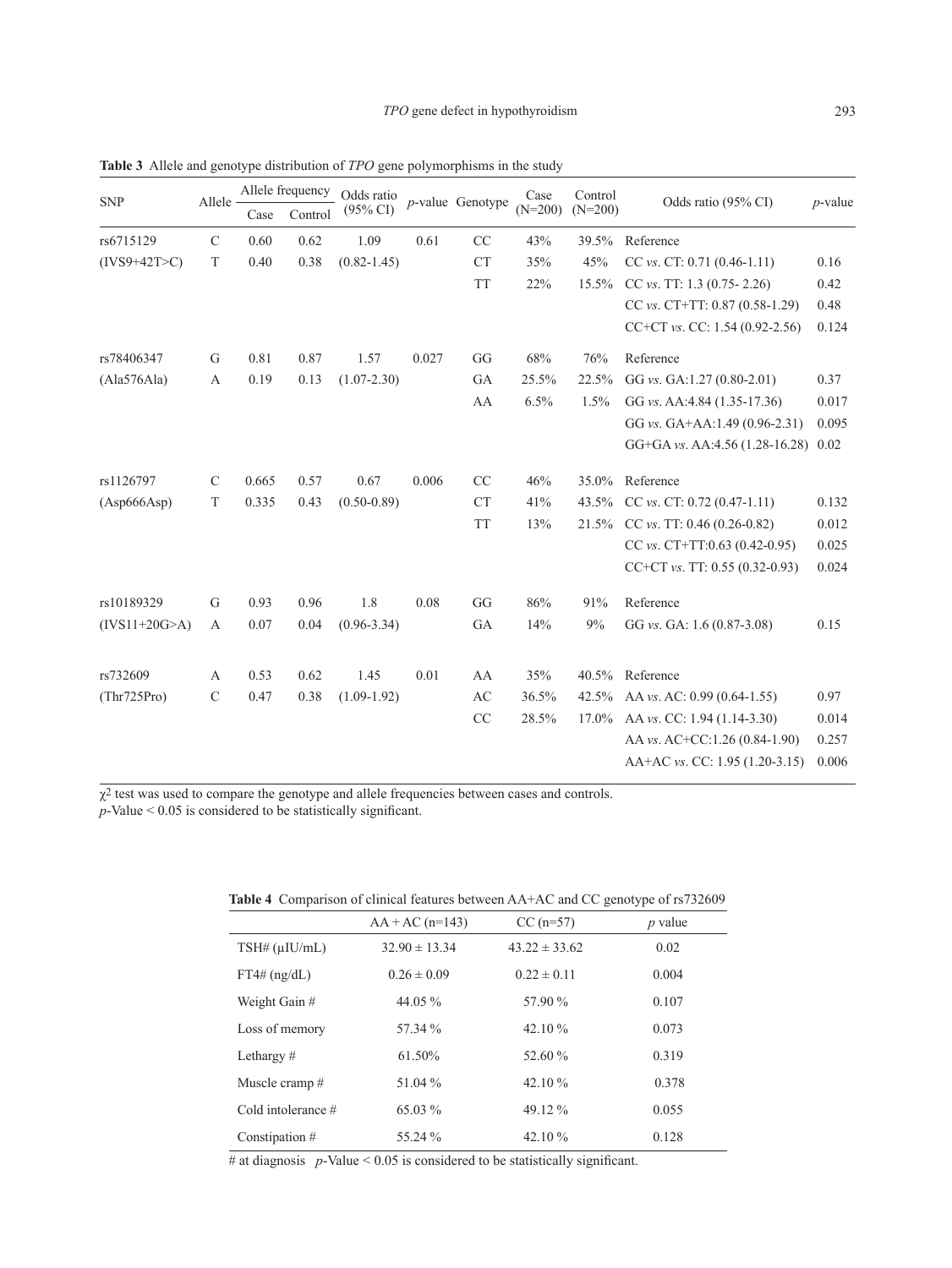West Bengal, India. The major outcome of this study was centered on *TPO* gene polymorphisms may be an important cause of hypothyroidism in India.

There is a high burden of thyroid diseases in India even in the current state of iodine sufficiency. *TPO* being a key enzyme for thyroid hormone synthesis, *TPO* gene defect (especially non-synonymous cSNPs) can potentially lead to severe defects in thyroid hormone production, due to total iodide organification defects (TIOD) or partial iodide organification defects (PIOD). Screening and identification of mutations in the *TPO* gene of patients with evidence of TIOD and PIOD has been done by several groups in different countries of the world like Argentina [16], Netherlands [12], Japan [27], Brazil [25], Portugal [28], and China [29]. Majority of the studies related to *TPO* gene defect was centered on congenital hypothyroidism but our study was based on hypothyroidism detected in adulthood as we tried to evaluate the other potential causes of this disease in this population besides autoimmunity and iodine deficiency.

The present investigation reports the clinical studies and genetic analyses on the *TPO* gene in West Bengal, India. In this study urinary iodine levels indicate that iodine deficiency is not a problem in our screened sample.

We have done our screening for *TPO* gene by direct sequencing of 400 individuals. Our study identified six different SNPs which were previously reported. We also identified two novel deletions (biallelic) in two patients (Patient ID 48: 10 bp deletion, JQ269601 and Patient ID 122: 5 bp, JQ269602). The results revealed that the C allele of Thr725Pro (rs732609) is a risk allele as well as C/C genotype is a risk genotype associated with hypothyroidism. The minor allele frequency (MAF) of Thr725Pro (C) in control group is 38%. According to 1000 genomes project, MAF of Thr725Pro in Chinese (CHB) is 38.7%, in Japanese (JPT) 50% and in European (CEU, TSI, FIN, GBR, IBS) 39%. Our result is very much similar to Chinese and European population. The change of Threonine (Thr) to Proline (Pro) of Thr725Pro may interrupt the secondary structure of TPO protein. Proline acts as a structural disruptor in the middle of regular secondary structure elements such as alpha helixes and beta sheet. Simultaneously threonine is the phosphorylation site of the protein which is important for the activation of the protein [30, 31]. Therefore, alterations of this amino acid may change the activity of TPO enzyme which ultimately may reduce the functional efficacy of the enzyme. Functional analysis of this SNP is not yet done, which should be investigated in our future studies. Our study also suggests that the risk of hypothyroidism decreases with the number of 666SAsp (T) allele in our study population.

Interestingly, we did not detect any mutation in the coding region of *TPO* gene. It is possible that mutation in promoter region and unscreened intronic regions of *TPO* gene are the cause of hypothyroidism. In addition we did not analyze other regulatory genes of thyroid hormone biosynthesis including the sodium symporter (NIS), pendrin (PDS), DUOX2 and thyroglobulin. This study is under powered, elucidation of these results with much larger sample size may help in better understanding of the role of *TPO* variants in hypothyroidism.

In summary, we conducted the first genetic screening of hypothyroidism in India and found association of rs732609 (Thr725Pro) and rs1126797 (Asp666Asp) with hypothyroidism. Our study tried to detect the genetic etiology of this disease which may further help us to categorize the risk for hypothyroidism. This study may help to develop a genetic screening protocol for hypothyroidism, specific for the Indian population.

## **Acknowledgement**

We thank Prof. Partha P. Majumder, Director, National Institute of Biomedical Genomics, Kalyani, West Bengal, India for fruitful discussion. This work was supported by grant from the Department of Biotechnology, Government of India (Ref. No. BT/ PR9342/Med/12/346/2007). The authors would like to thank the families who gave their consent and collaborated in this study.

#### **Disclosure Summary**

The authors have nothing to disclose.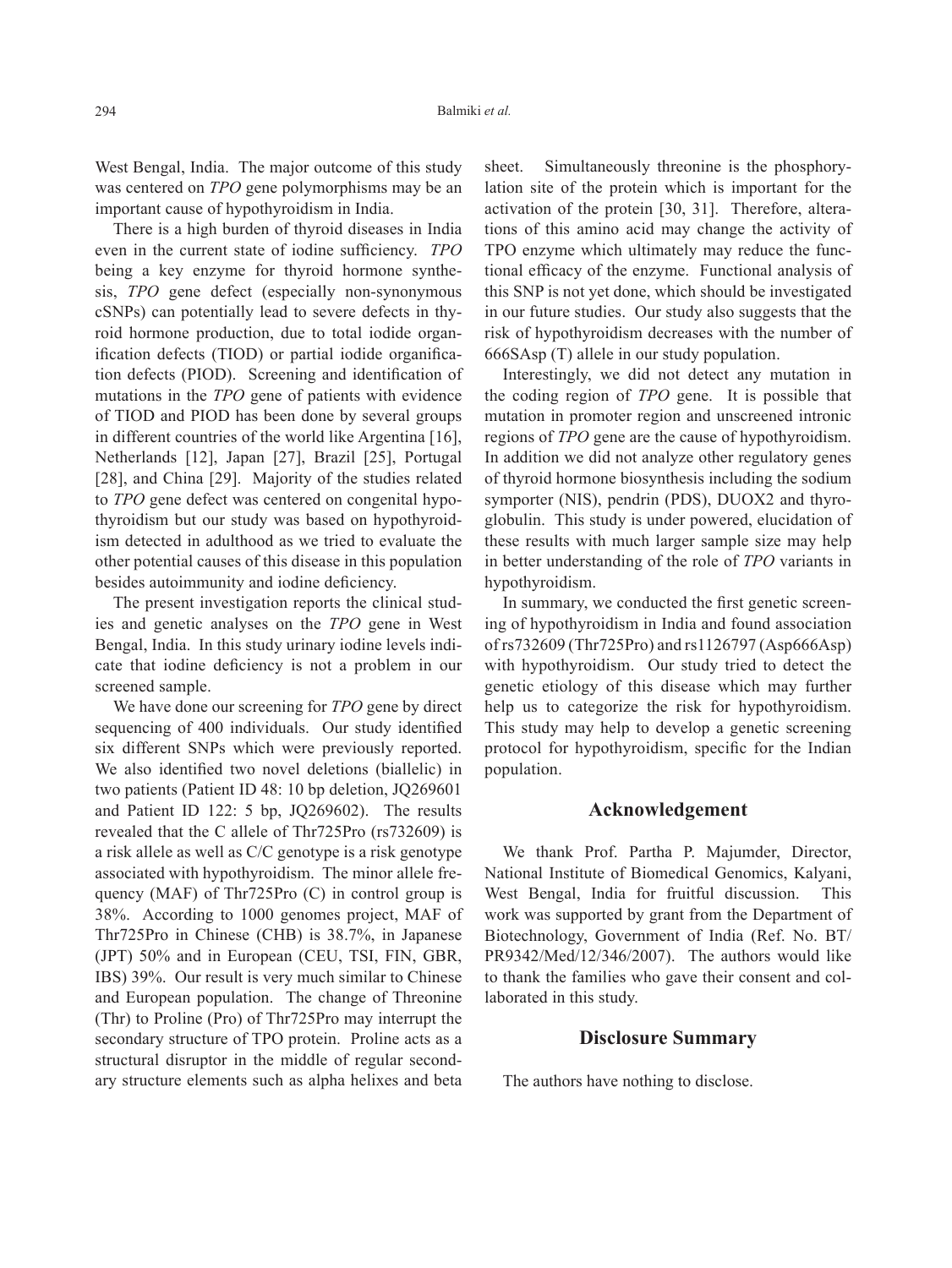| Exons   | Primers            | Sequence                                                    | Product Size (bp) |
|---------|--------------------|-------------------------------------------------------------|-------------------|
| Exon 1  | Forward<br>Reverse | 5'cctaactcattcggccagag 3'<br>5' ctacaggactcacatgttccag 3'   | 491               |
| Exon 2  | Forward<br>Reverse | 5'tgcagtttctgtaacctcctg 3'<br>5' teacatagtageacactgattee 3' | 650               |
| Exon 3  | Forward<br>Reverse | 5' agatgggcttgaggaacaaag 3'<br>5' tatcaggacgtcagcctctac 3'  | 445               |
| Exon 4  | Forward<br>Reverse | 5' gggcaagtctgtgccattt 3'<br>5' tgaaagagctggagtcccat 3'     | 551               |
| Exon 5  | Forward<br>Reverse | 5' gagcacttgatgtaaagggaga 3'<br>5' tatgtggatgggacgttgtg 3'  | 526               |
| Exon 6  | Forward<br>Reverse | 5' etcecttgaagecagteat 3'<br>5' gcagggttccactcactaa 3'      | 535               |
| Exon 7  | Forward<br>Reverse | 5'ctggagctctgtgaacaagaa 3'<br>5' ccctgggaataggacaaagaaa 3'  | 433               |
| Exon 8  | Forward<br>Reverse | 5' ccctacgtaacaaacctgcac 3'<br>5' ggctgtcaaggaagatgctc 3'   | 474               |
| Exon 9  | Forward<br>Reverse | 5' cgttgcttagaaggcctcag 3'<br>5' cttgcagtgagctgagatcg 3'    | 444               |
| Exon 10 | Forward<br>Reverse | 5'acaacctgaccaggcttacg 3'<br>5'caggactctgccctgctg 3'        | 485               |
| Exon 11 | Forward<br>Reverse | 5'ctgccctgagggtgtaagg 3'<br>5' gagaggctggcagcacacag 3'      | 446               |
| Exon 12 | Forward<br>Reverse | 5' ctatccccagattgctcctg 3'<br>5' gctcagtgagtgaccacage 3'    | 449               |
| Exon 13 | Forward<br>Reverse | 5'gtgtgcttcgagggtctctg 3'<br>5'ccctagaccaggtgggatg 3'       | 485               |
| Exon 14 | Forward<br>Reverse | 5'ccatgtccagaggaaaggag 3'<br>5'cagactcaggcaggacaacc 3'      | 238               |
| Exon 15 | Forward<br>Reverse | 5'cacagtgaggttccatagagag 3'<br>5'cagatacctgacaccacctaag 3'  | 595               |
| Exon 16 | Forward<br>Reverse | 5'tggagacagggtcctcttg 3'<br>5'tccagccgatcctcagatta 3'       | 665               |
| Exon 17 | Forward<br>Reverse | 5' gcatgacaagcaagaaggatg 3'<br>5'agatgtaggccctgtgga 3       | 625               |

**Supplementary Table 1** Primer sequence used to screen the 17 Exons of *TPO* gene

**Supplementary Table 2** Power analysis

| Genotype relative risk | No of samples | Power                       |
|------------------------|---------------|-----------------------------|
|                        | 200           | Ranged from 11.9% to 25.2 % |
| 13                     | 200           | Ranged from 18.8% to 43.4 % |

# **References**

- 1. Dai G, Levy O, Carrasco N (1996) Cloning and characterization of the thyroid iodide transporter. *Nature* 379: 458–460.
- 2. Fujiwara H, Tatsumi K, Miki K, Harada T, Okada S, *et*  al. (1998) Recurrent T354P mutation of the Na<sup>+</sup>/I<sup>-</sup> symporter in patients with iodide transport defect. *J Clin Endocrinol Metab* 83: 2940–2943.
- 3. Ieiri T, Cochaux P, Targovnik HM, Suzuki M, Shimoda S, *et al*. (1991) A 3´ splice site mutation in the thyroglobulin gene responsible for congenital goiter with hypothyroidism. *J Clin Invest* 88: 1901–1905.
- 4. Van de Graaf SA, Cammenga M, Ponne NJ, Veenboer GJ, Gons MH, *et al*. (1999) The screening for mutations in the thyroglobulin cDNA from six patients with con-